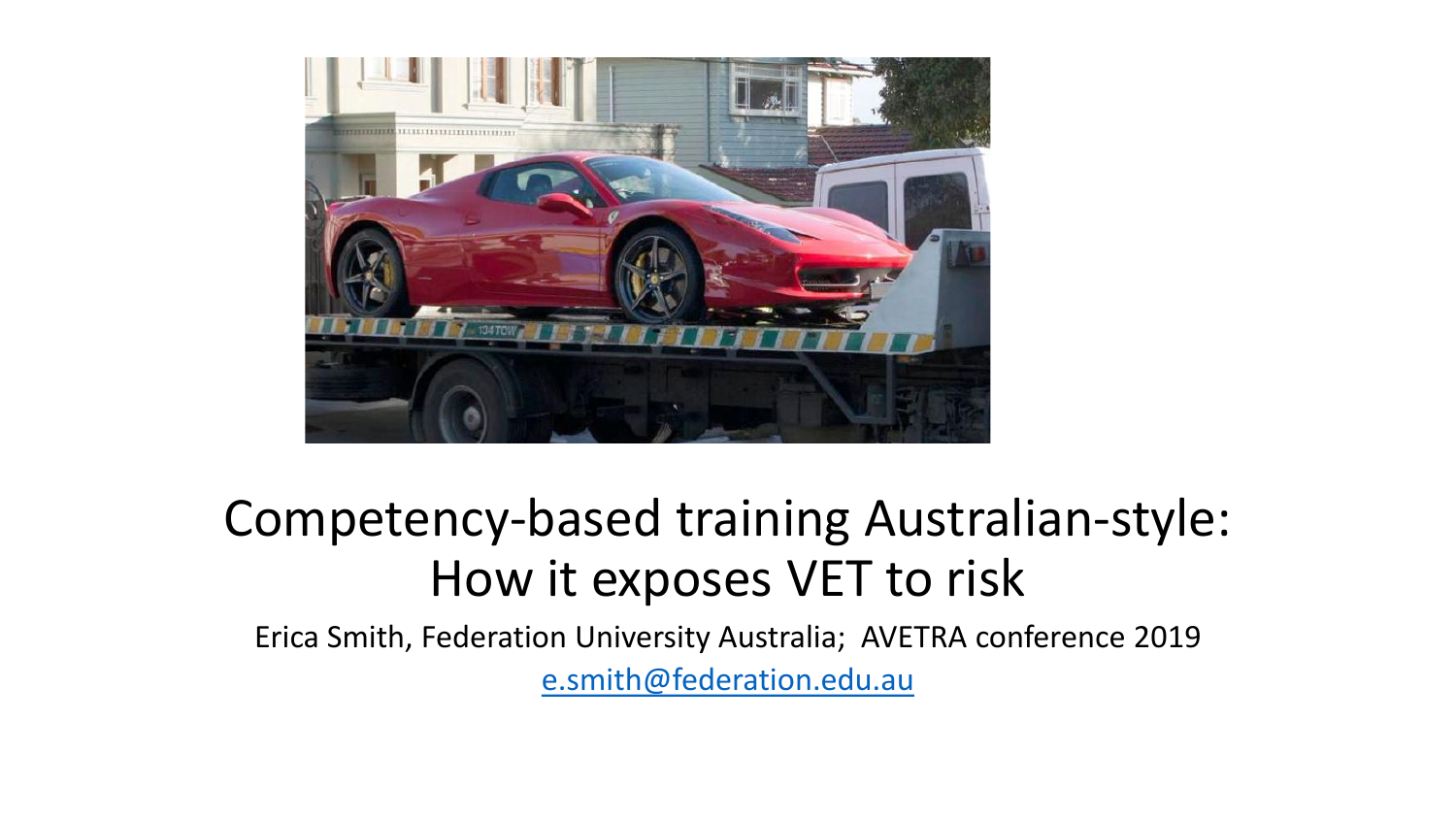# CBT in Australia: From fervent hopes to Ferraris

…. Or What happens when the 'flexibility' of CBT collides with a marketised VET system.

The paper is based on

- A theoretical analysis of the risky features of CBT
- Expert evidence provided for an Australian Federal Police case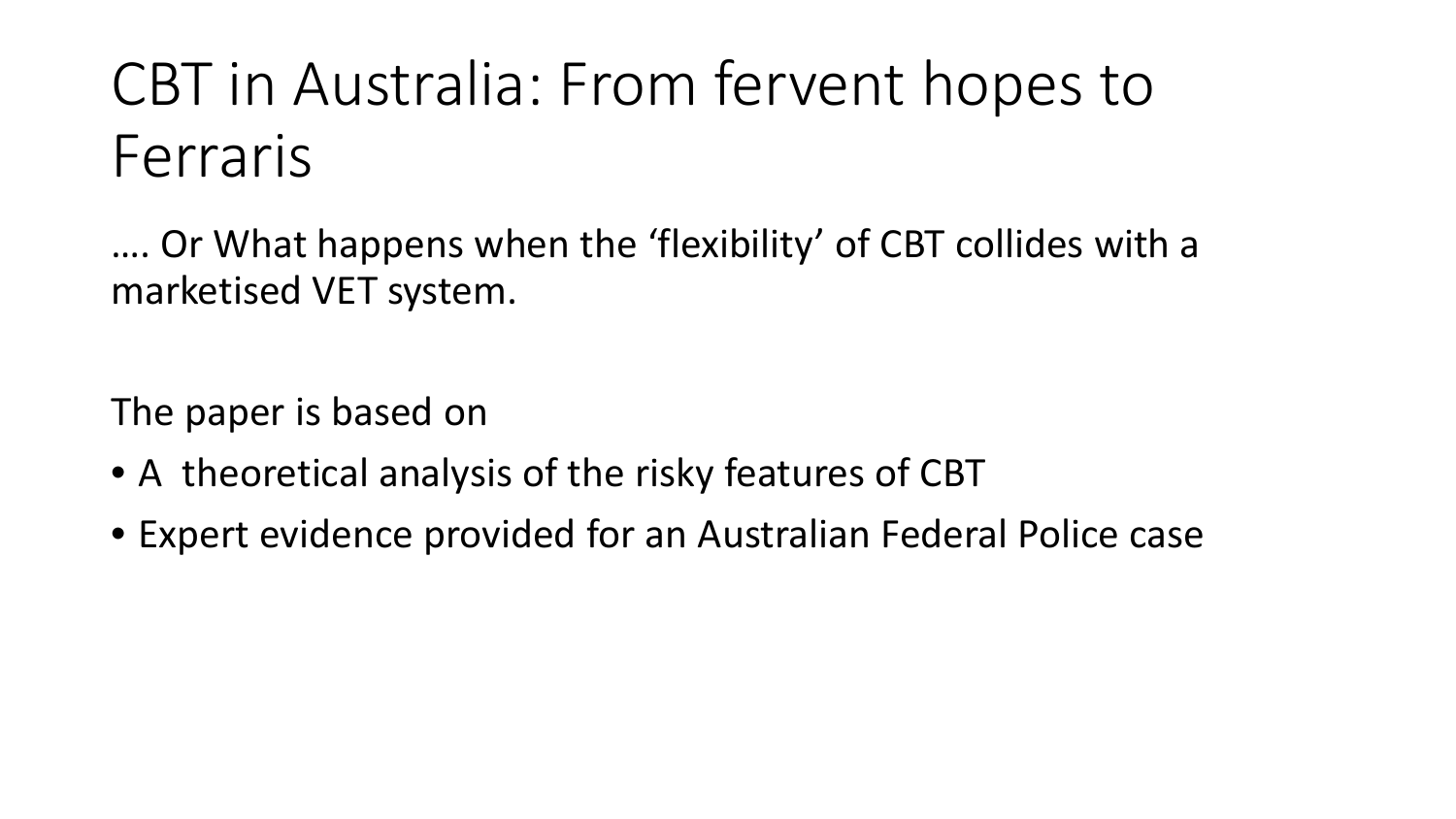#### **Pros and cons of CBT: Smith, AVETRA conference 2017**

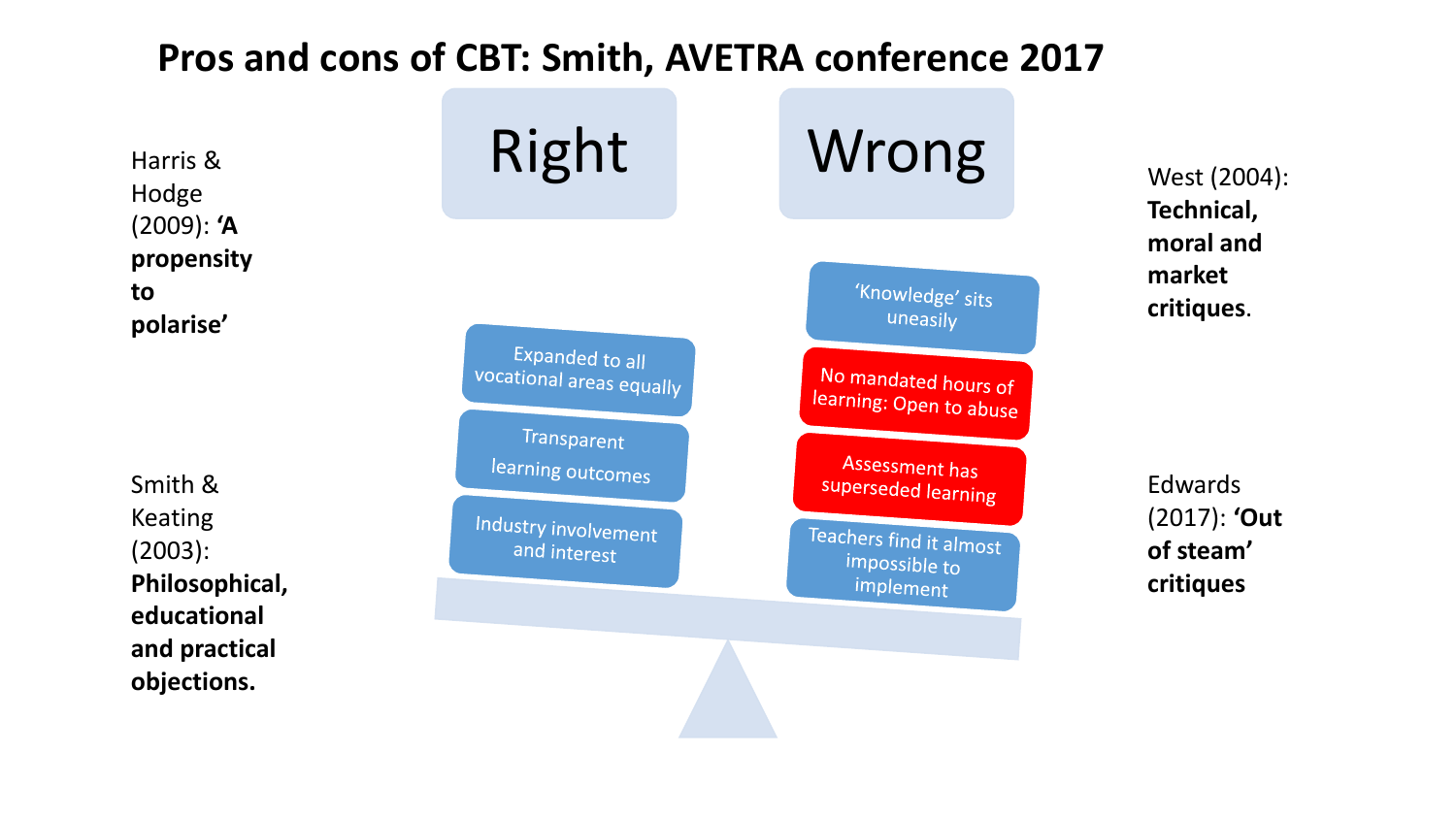### Marketisation in VET in Australia

- Pre-1997, (the small number of) private providers funded themselves through fees and/or employer contributions and had their own qualifications;
- Training Packages 1997 everyone began to offer the same qualifications;
- User choice 1997 funds to private providers for apprenticeships/ traineeships only;
- 'Training guarantee' 2012 national entitlement requiring States to fund private providers for other courses;
- VET FEE-HELP 1.0 2008 HECS type scheme only for students in courses which had credit transfer to higher education;
- VET FEE-HELP 2.0 2012 no credit transfer required.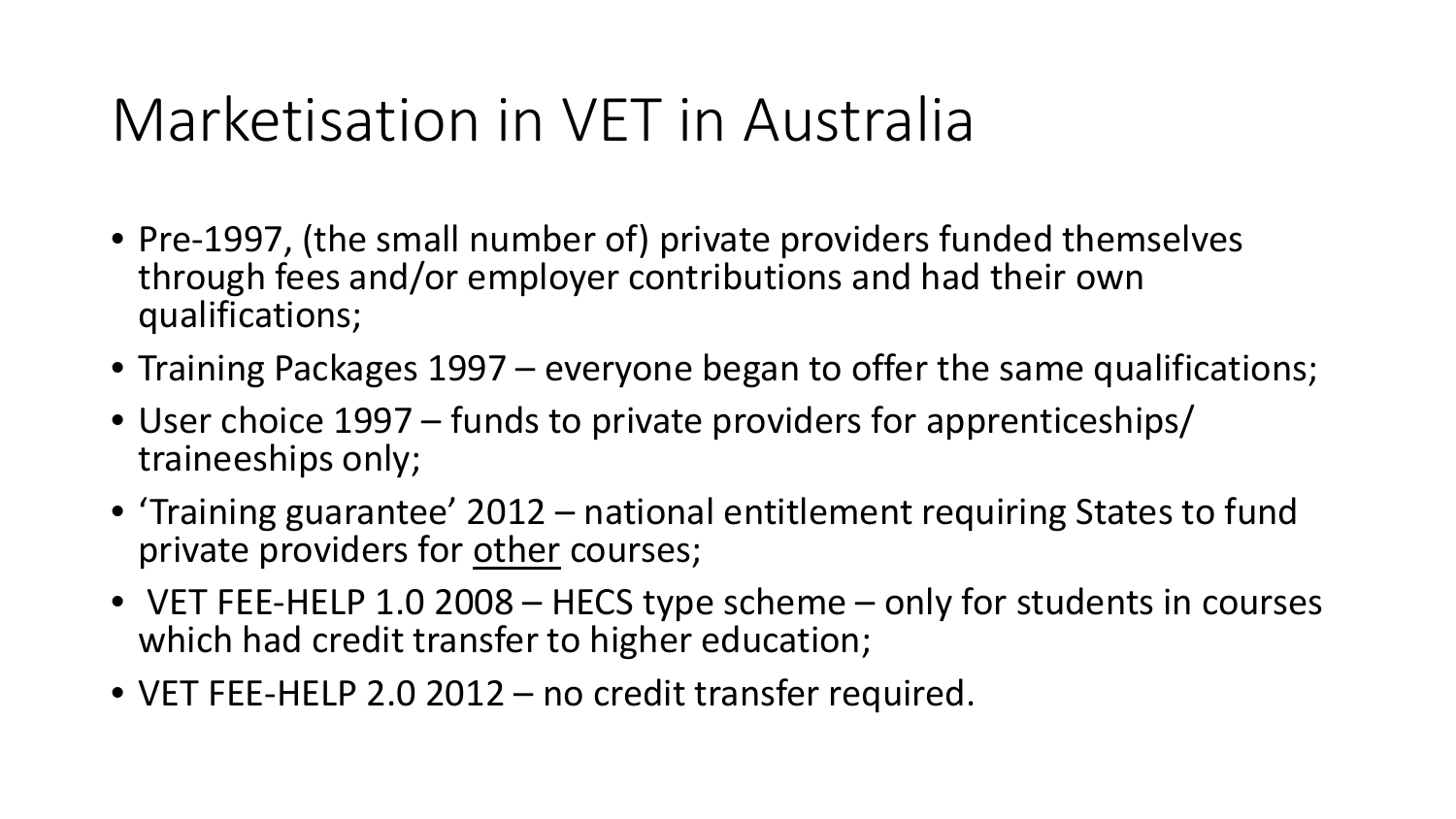# What is VET FEE-HELP and what was the problem?

- HECS-style student-loan system; in higher ed, HECS is for governmentfunded places and there is a FEE-HELP scheme for fee-paying courses;
- Expansion from higher ed to VET Diplomas and Advanced Diplomas;
- Original VET version required pre-arranged credit pathway agreement to university;
- This was lifted nationally after Victoria had so helpfully paved the way in 2009 via the 'Victorian Amendment' to the HESA Act;
- Entry of 'rogue' providers into the market.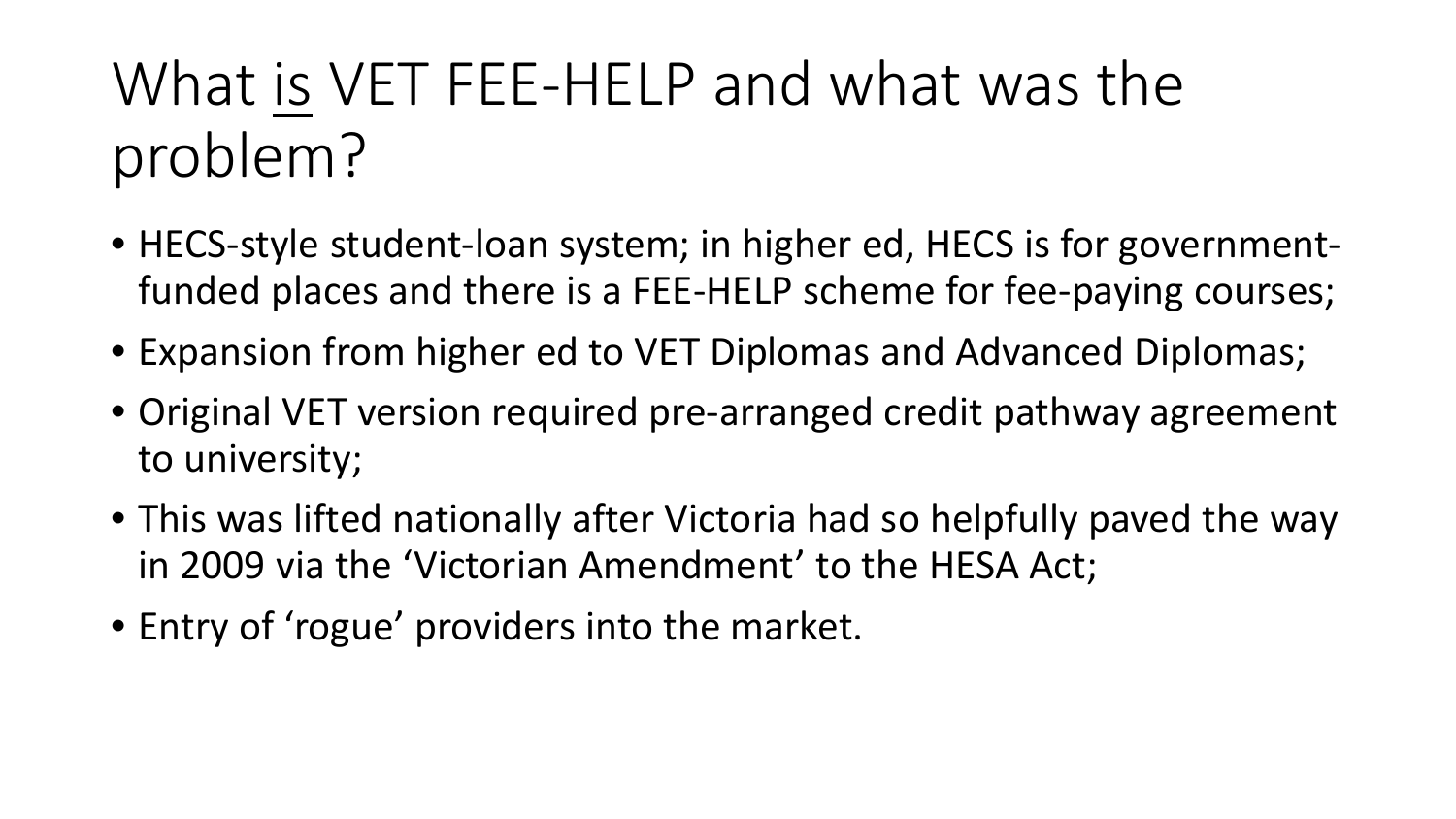# 1. What about CBT lays it open to exploitation? – C, R and A below

S: Based on competency standards or with formal industry consultation;

- C: Written in CBT format
- I: Industry Involved in course monitoring;
- R: RPL procedures operated;

A: Assessment on demand and at least partly in the workplace (Smith et al, 1996)

**Current practice** 



Institutional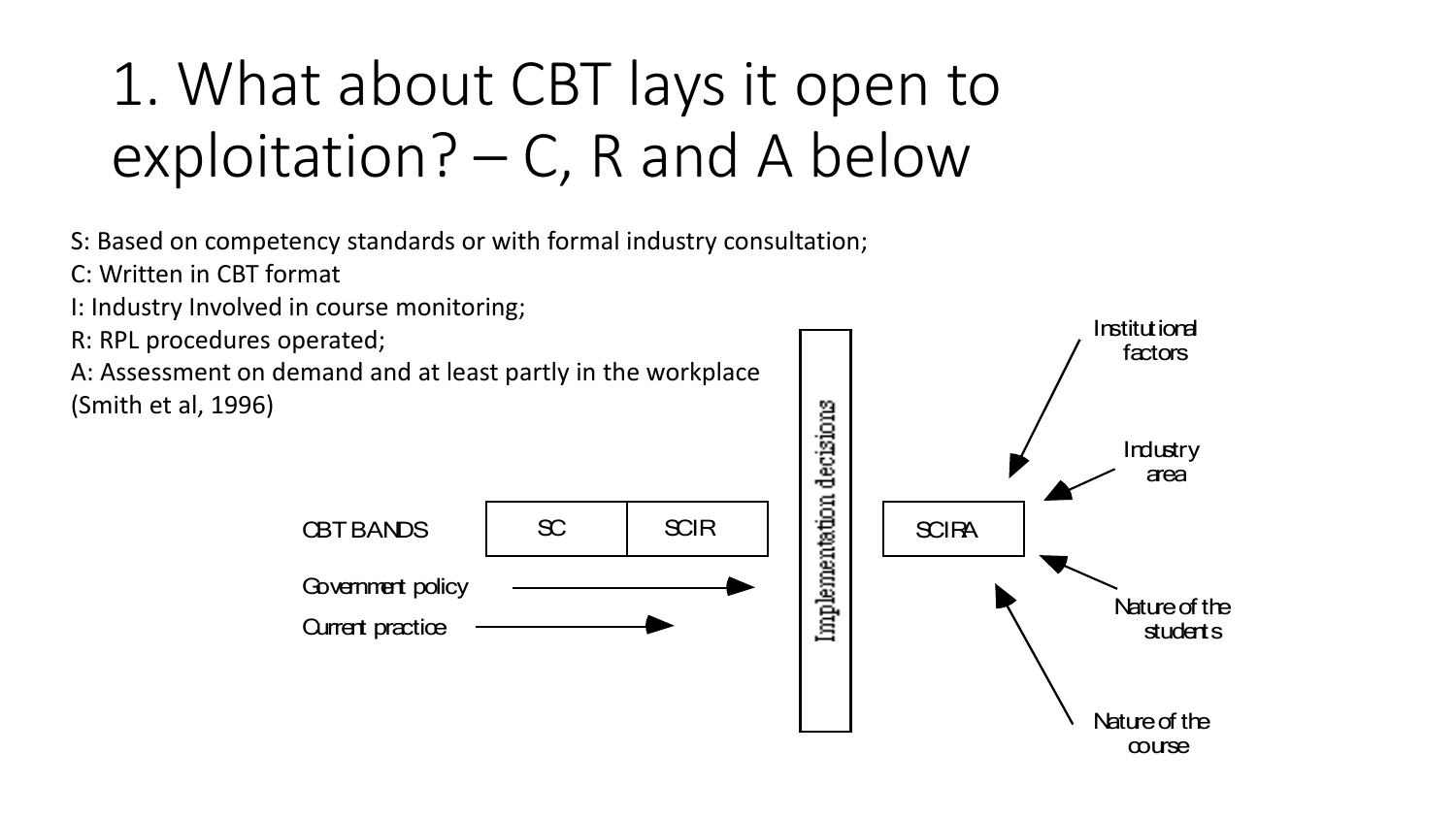#### Where's the teacher? Where's the teaching?

"Quality in the VET system – A shared responsibility" (ASQA document)

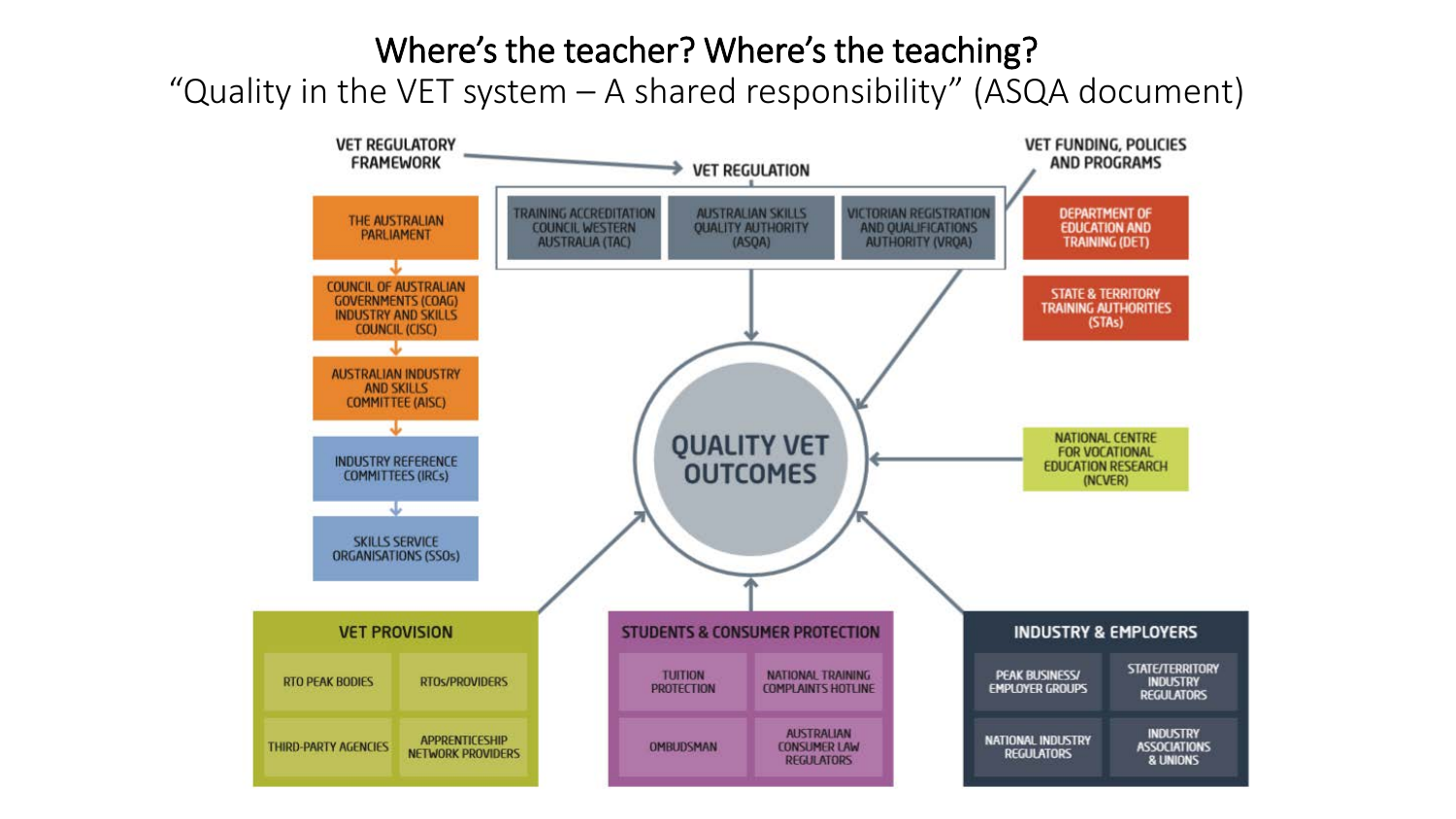Foucault wasn't the problem. Or 'Whose hegemony was it anyway?'

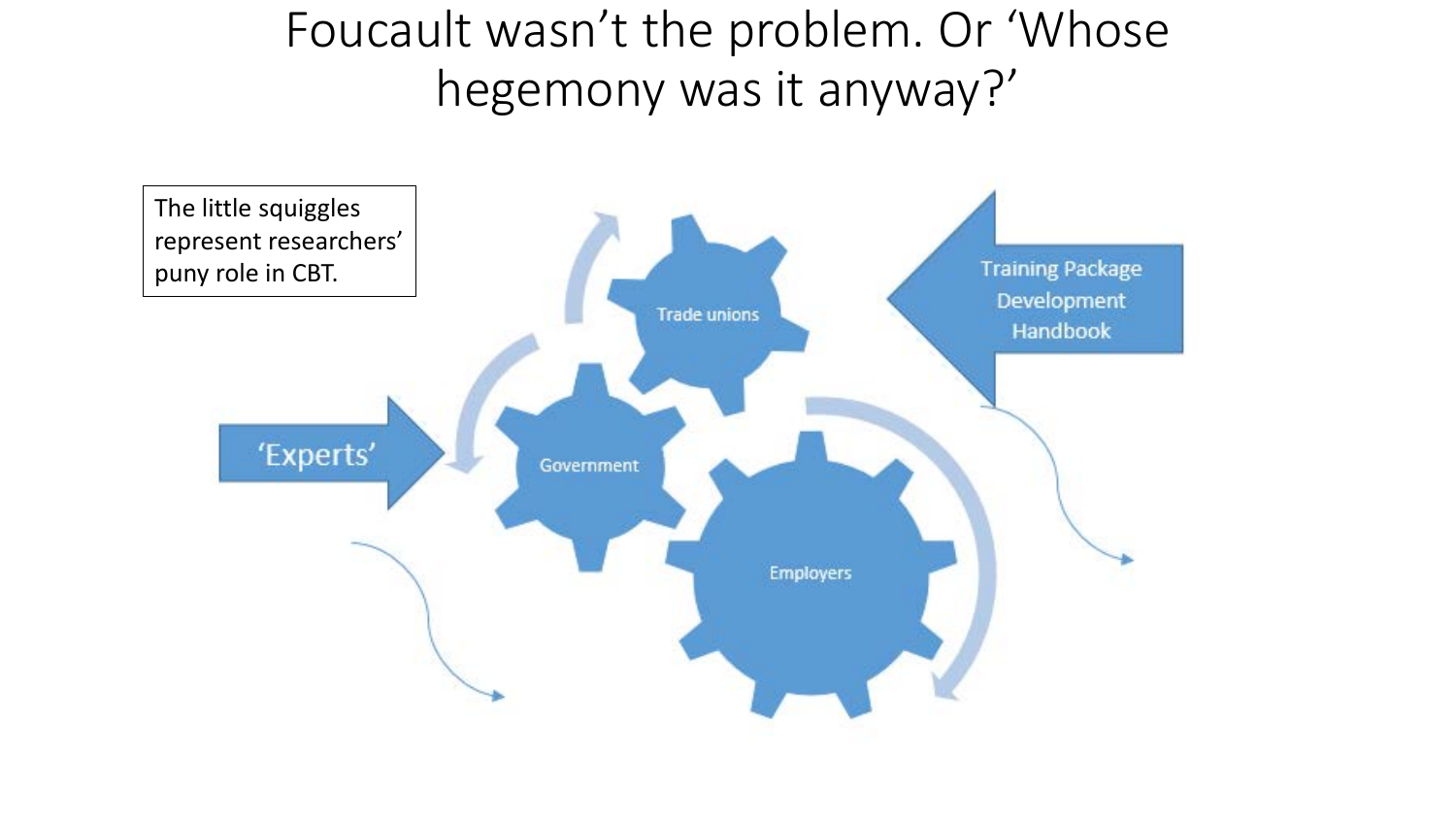## 2. Why does VET FEE-HELP relate to CBT?

Background: My own experience with VET FEE-HELP:

- Early involvement with the original scheme, via the credit pathway angle (with Ros Brennan Kemmis);
- 'Revisited' the topic in 2011 shortly after the Victorian 'amendment' with some additional research and analysis, published 2014\*;
- Involved in the attempted 'rescue' of the scheme in 2015 via the VET FEE-HELP ministerial reform working group. But VFH was shut down in 2016 and replaced by VET Student Loans (VSL);
- Expert witness for the prosecution in a court case 2016-18.

\* Smith, E. & Brennan Kemmis, R. (2014) Credit transfer from VET to Higher Education: A pathways policy meets a roadblock. *Research in Post Compulsory Education.* 19(2), 230-244.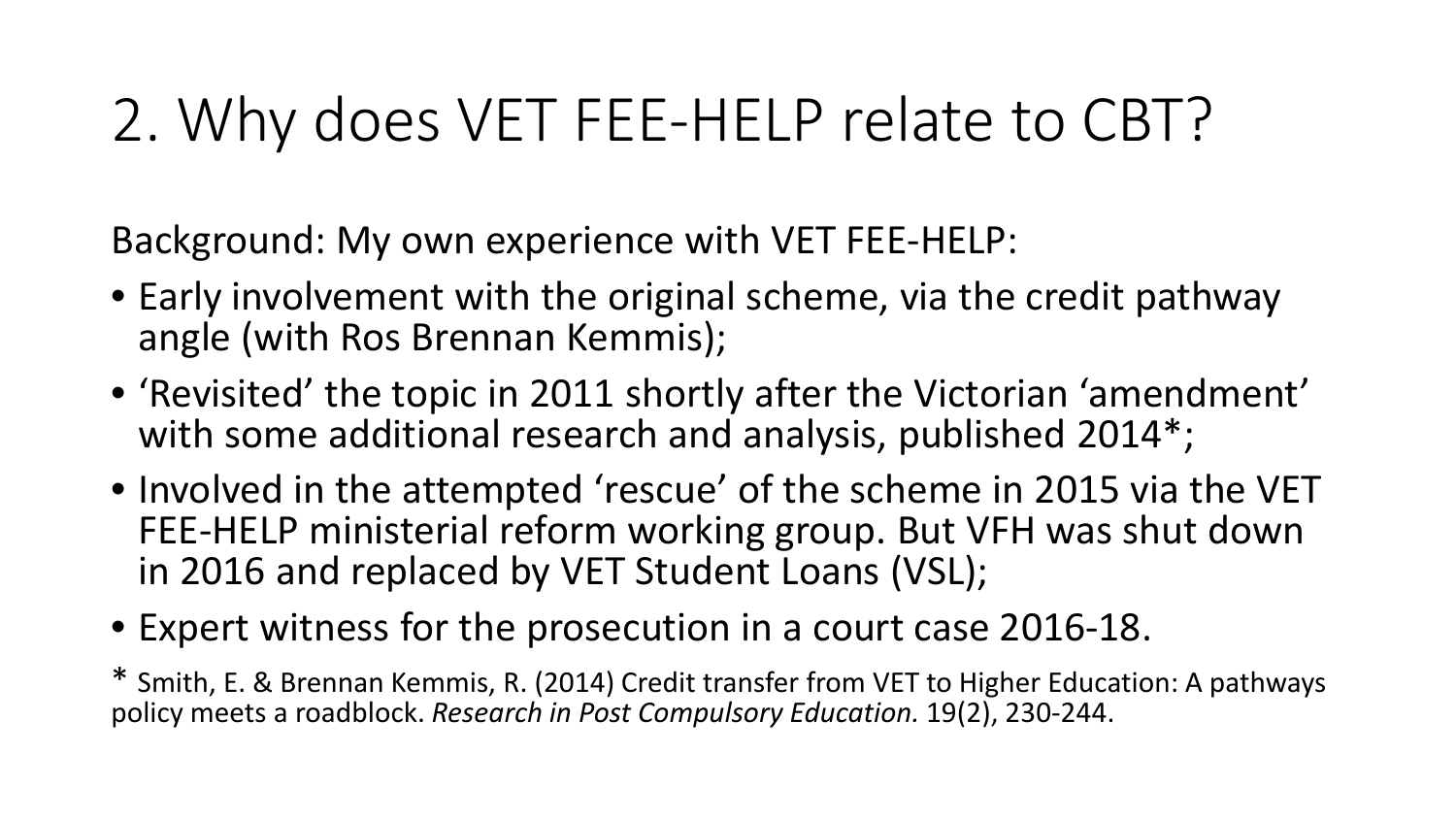## VET FEE-HELP 2014-2015: The perfect scam!

- People signed up via brokers (engaged by TAFEs as well as private RTOs) and got free I-Pads and laptops;
- Government sent millions upon millions of dollars to providers (TAFE and private) to pay the student contributions ;
- Students acquired a tax debt some cared but some didn't. Many didn't even know.
- **Immediate cause:** Removal of the credit transfer brake (which wasn't even intended as a brake) – like the shift from 'user choice' funding which had the brake of employers needed for the apprentices/trainees;
- **Root cause:** Providers did it because they could and they could, because of CBT.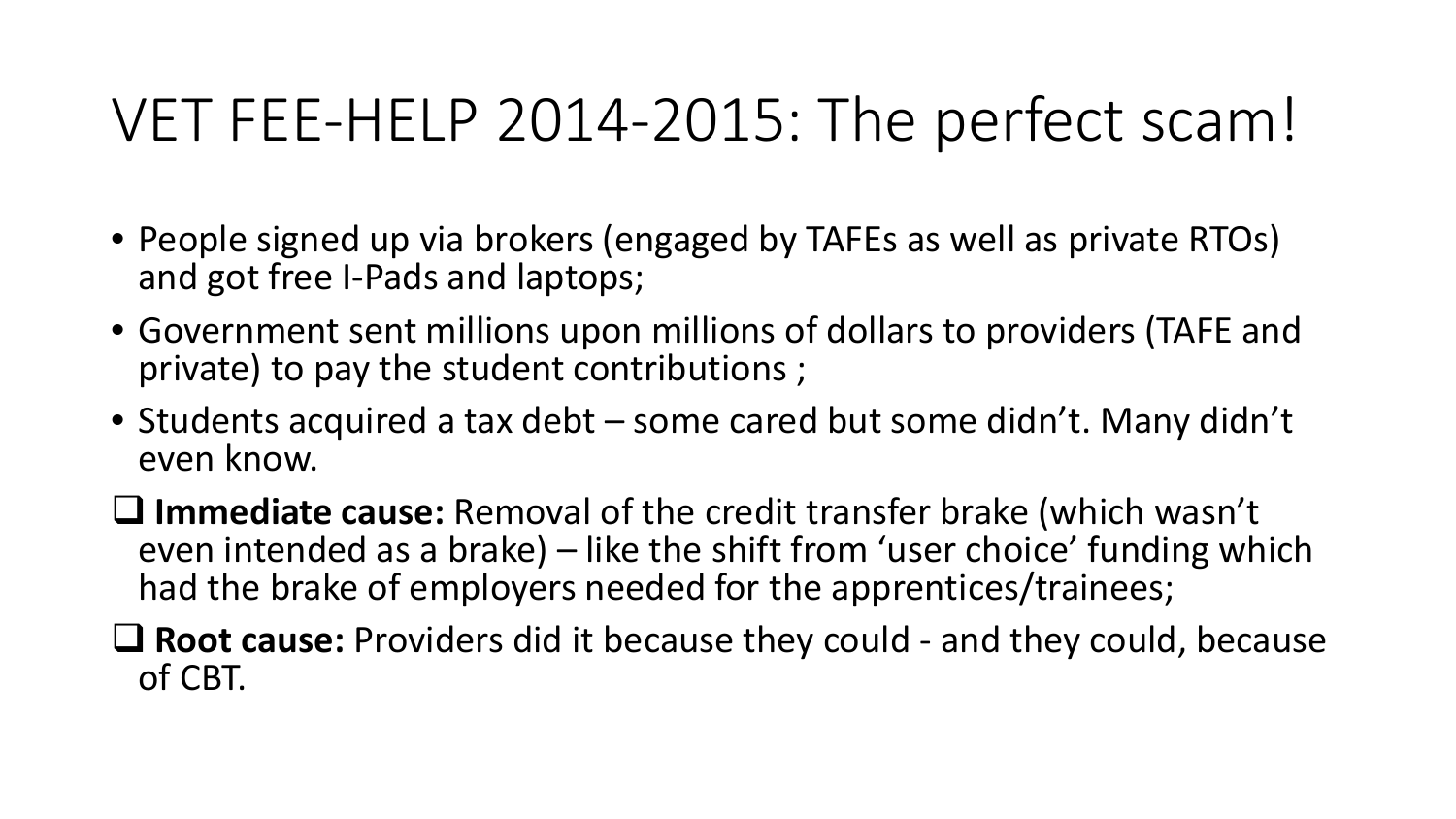These issues are what I was asked to comment on in my expert witness statement

- Competency-based training and lack of prescription of delivery mode;
- On-line versus in-class training;
- The 'nominal hours/volume of learning' rules or guidelines set by the AQF;
- 'Assessments (normal practice)';
- A copy of the 'assessment tool' and 'training package' document for one particular course and unit of competency.

*….. Provided clear clues to the defence's arguments - and a shameful exposure of our system. Try explaining the above to a jury of ordinary people.*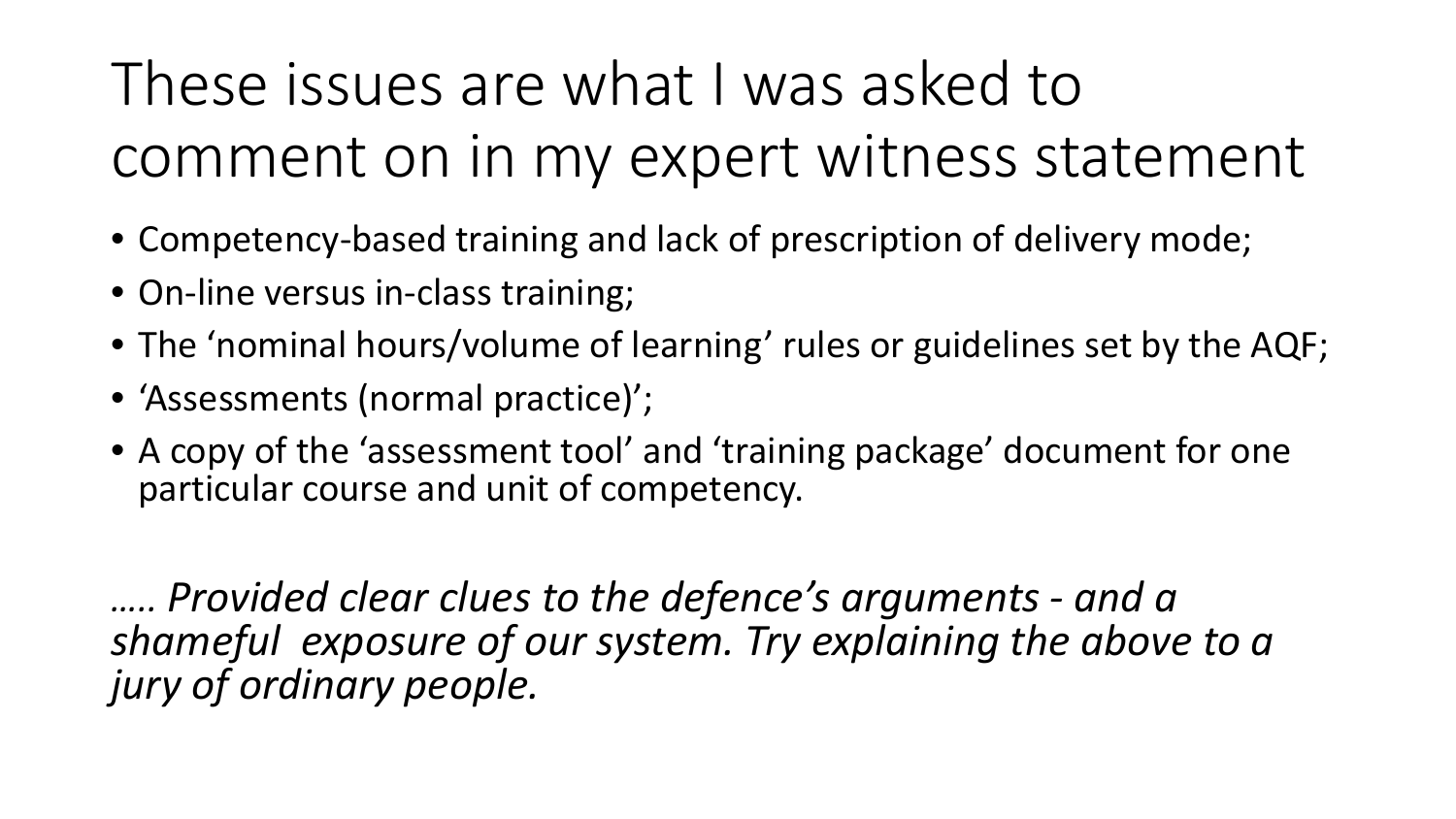How did it come to this? Or 'The road to hell is paved with good intentions.'

- How did CBT enable corruption to flourish?
- How did it lead to me sitting in the County Court in Melbourne? Without any firm ground on which to counter the defence lawyers?
- Why don't things like this happen in other education sectors?
- How did we all allow manifestly ridiculous behaviour to take place?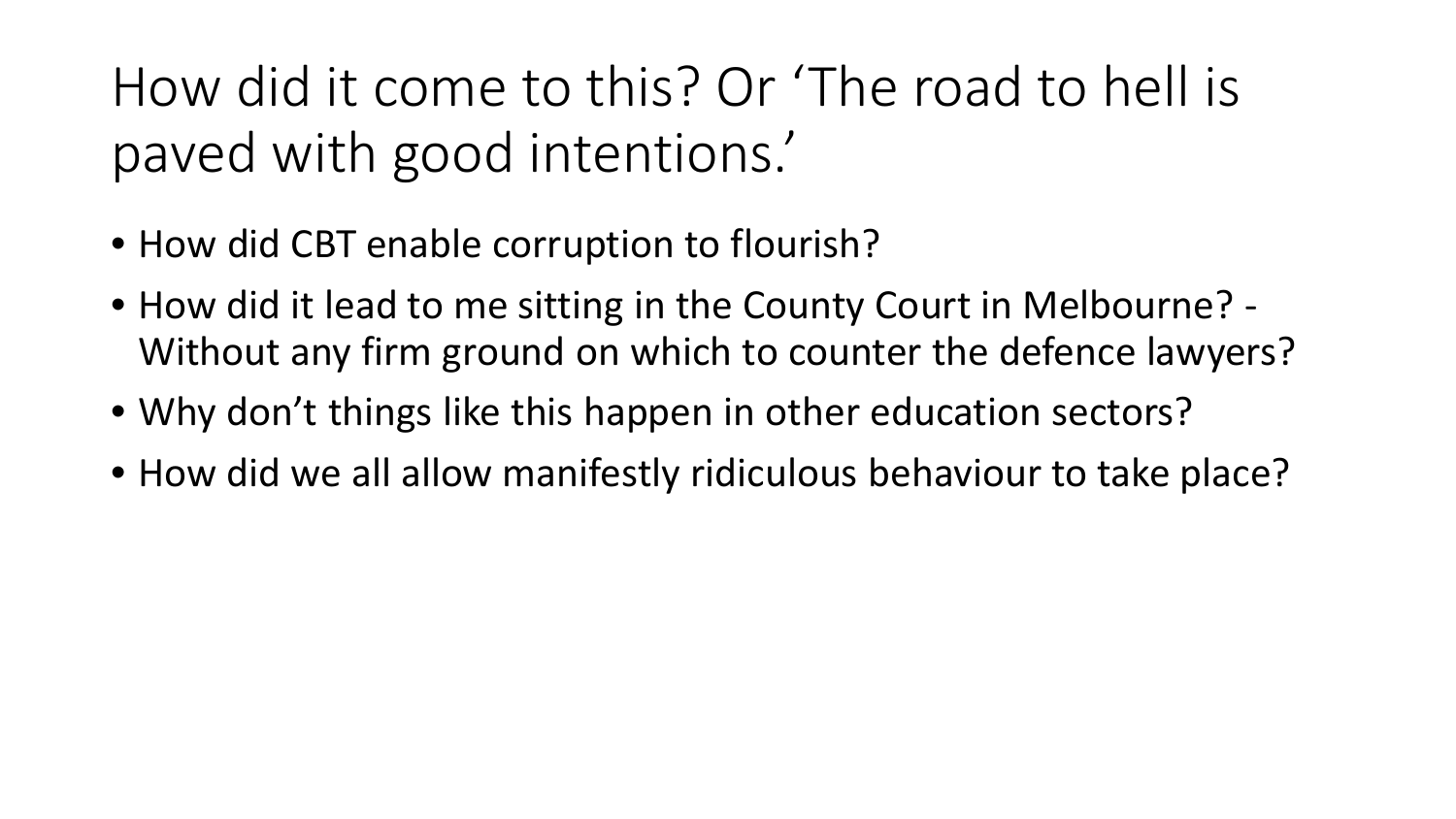# An explanation? Mr Popularity and Mr Profit

### **'When Mr Popularity hands over the controls to Mr Profit, you've got chaos.'**

Jock Serong's novel, 'On the Java Ridge', Melbourne: Text Publishing, p. 44

*Context: Spoken by a Department Secretary in Canberra to a Minister, warning of the consequences of privatising the turning back of refugee boats.*